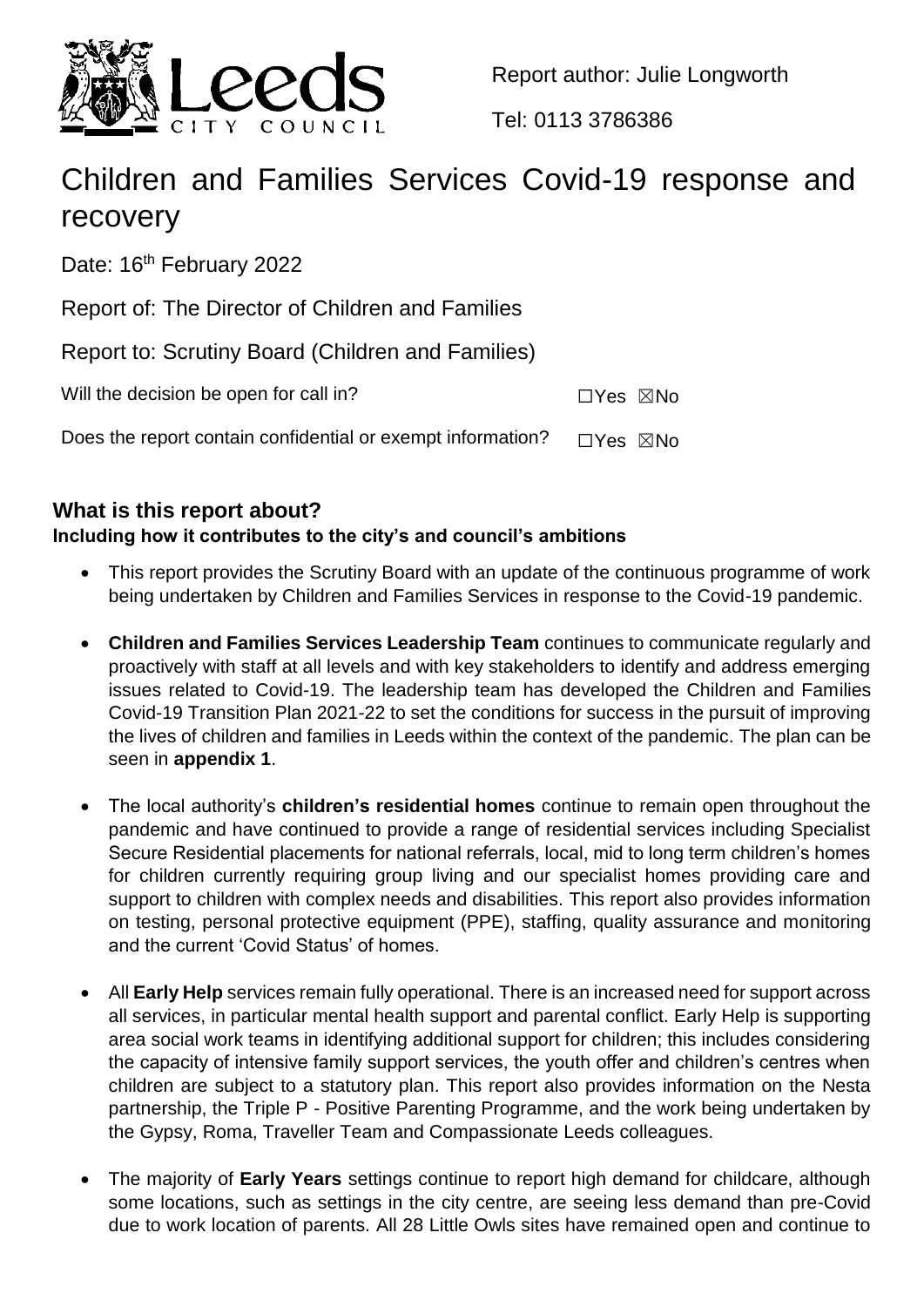offer the maximum amount of childcare they are able to, based on current staffing levels. This varies across sites and may mean in some instances that hours are reduced, and places are prioritised for critical workers and vulnerable children only. This report also provides information on the recently launched Early Years Foundation Stage Framework, an in-depth look at Little Owls and information on Children's Centres Family Services.

- An increasing number of **schools** in Leeds are reporting high rates of staff absence due to the Omicron variant. Although this has not yet resulted in any school closures at the time of writing, schools are increasingly utilising mitigation measures outlined in their Outbreak Management Plan to manage the situation. Staff absence will undoubtedly disrupt the continuity of learning despite leaders' best efforts, and further draw on their time as they seek to make arrangements to cover absence. This report offers more information on the impact of the Omicron variant in schools along with the other main issues of vaccinations, contingency arrangements for examinations in 2022, the recovery curriculum, Learning Improvement support and other ongoing support, an update from the Learning Inclusion Service and School Admissions.
- The response to Covid-19 is continually evolving and as such, there may be additional information to be presented to the Board by elected members responsible for the Children and Families portfolio and from senior officers from the directorate.

## **Recommendations**

The Scrutiny Board is asked to consider the information in this report and determine if there are appropriate areas of focus for the Board's work schedule in 2022.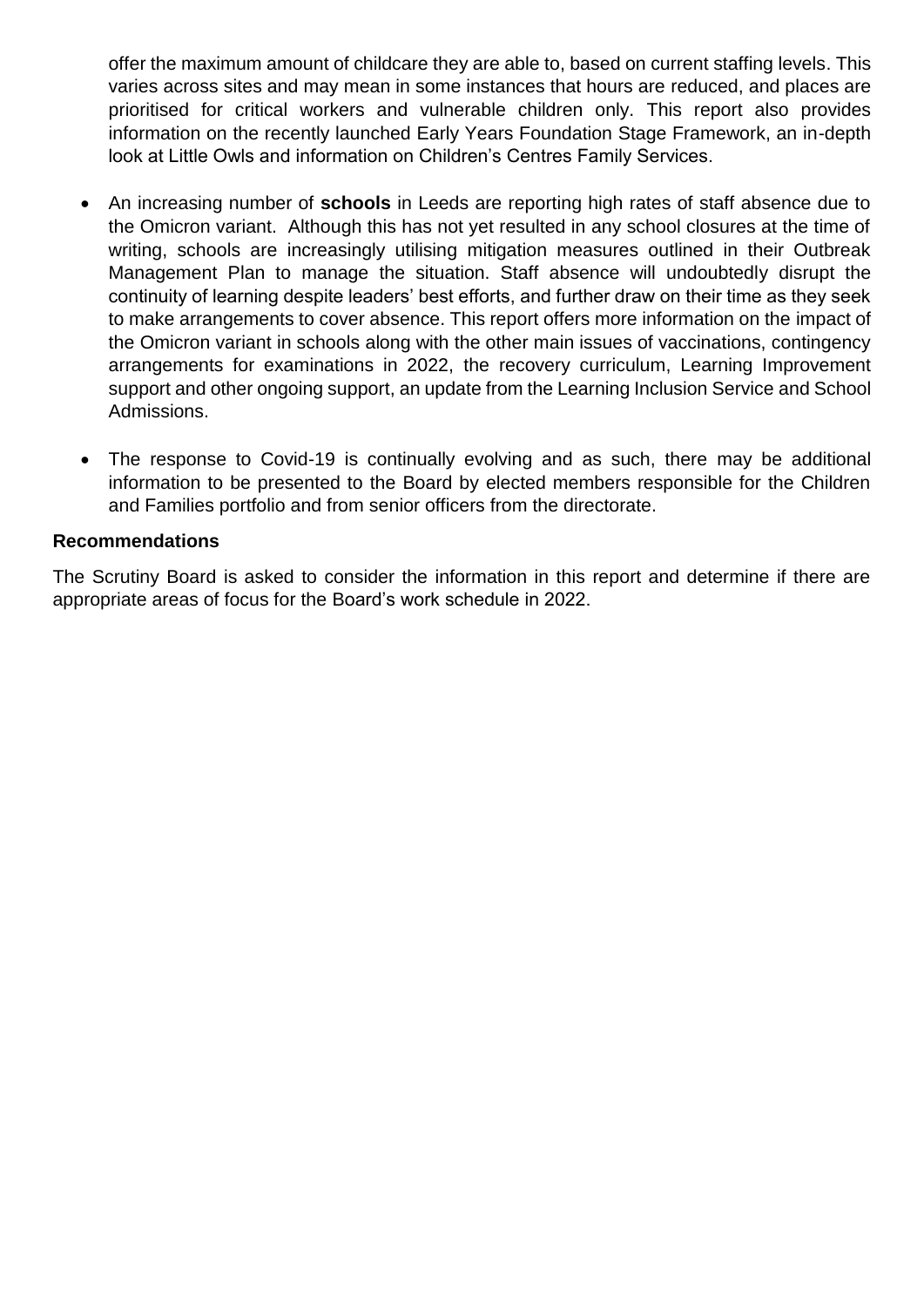## **Why is this information being put forward?**

- 1 Updates have been provided by the following service areas which fall within the remit of the Children and Families Scrutiny Board:
	- Children's Residential Homes
	- Children's Social Care / Early Help
	- Early Years / Childcare Provision
	- Schools

## 2 **Children's Residential Homes**

- 3 The local authority's children's residential homes continue to remain open throughout the pandemic and have continued to provide a range of residential services including Specialist Secure Residential placements for national referrals, local, mid to long term children's homes for children currently requiring group living and our specialist homes providing care and support to children with complex needs and disabilities.
- 4 Testing
- 5 All homes have systems in place for the testing of staff and children where they present with symptoms. Each home also now has a supply of the 'PCR' type Covid tests to be used if it is impractical to use the major testing sites. The homes currently have good access to lateral flow device (LFD) tests through the DfE, which has played a key role in keeping ahead of infection control and outbreaks.
- 6 The secure children's home, Adel Beck, includes a registered school as part of the provision and as such has also been provided with lateral flow device tests which have been used for staff as advised since the beginning of January. Indications of positive tests are then referred for PCR tests until this requirement was removed where a positive lateral flow test had been returned. Staff are currently required to undertake twice weekly lateral flow tests, unless an outbreak has been declared in which case they are required to test daily as a minimum, until the outbreak has ended.
- 7 All our homes have access to LTD Tests. There is a specific route to access these through DFE for all registered children's homes.

## 8 Personal Protective Equipment (PPE)

- 9 All homes have been adequately equipped with Personal Protective Equipment (PPE) and have direct access through the government's programme of support to the sector, as well as fast access through arrangements within Leeds City Council. The homes continue to follow current guidance on the use of all PPE.
- 10 Staffing levels have been maintained through the deployment of suitably skilled and trained Youth and Youth Justice Staff and the recruitment of casual and agency staff where the service has experienced reduced staffing levels due to Covid related absence. The service has also recruited social work students on placement and newly qualified social workers. Staffing establishment levels have been maintained through the continuous recruitment of residential staff throughout the pandemic with interviews taking place following safe practice guidance.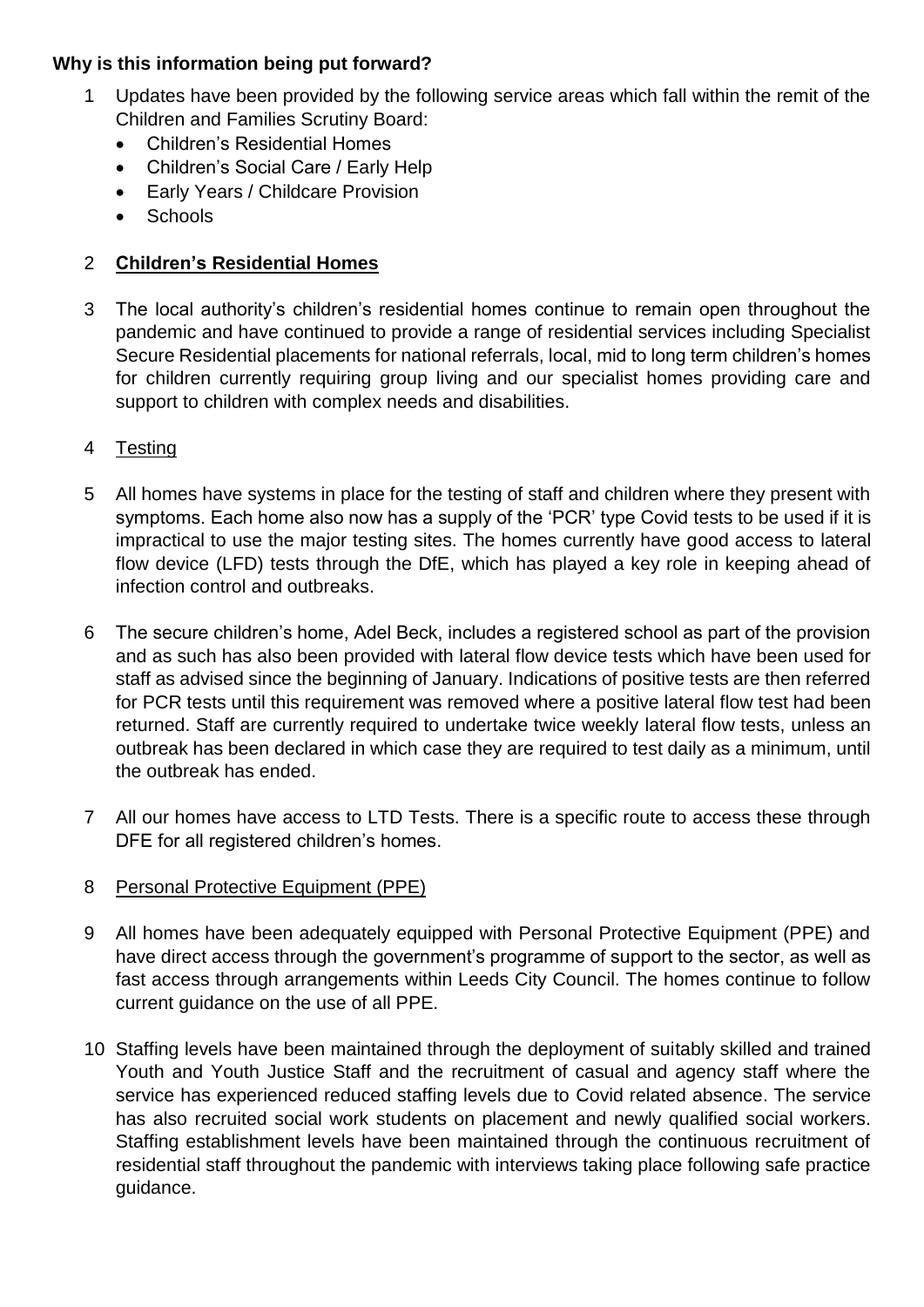- 11 Given the critical necessity to maintain staffing levels at all times in children's homes, plans have been put in place to ensure that the directorate maintains effective staffing levels to support the continued essential work of its homes. Planned contingencies include the redeployment of suitable staff from less essential roles within Children's Social Care.
- 12 Residential Children's Services continue to monitor all additional cost pressures associated with safe management in this time. Staffing levels continue to be monitored along with the projected impact of any further identified staffing shortfalls to enable effective mitigation and planning for future circumstances.

## 13 Quality Assurance and Monitoring

14 Independent scrutiny considering the quality of homes provision has continued throughout the pandemic both virtually and, within the last two months, through on-site visits to the homes from independent visitors reporting directly to Ofsted. Ofsted has continued to provide full and interim inspections to homes. Two new Service Delivery Managers have been appointed who provide further support across the community homes and drive practice expectations whilst offering a higher level of support to both the operational and strategic delivery of the estate.

## 15 Current 'Covid Status' of Homes

- 16 Since the last report to the Scrutiny Board, for non-secure homes there have been 106 instances of staff isolating due to being contacted by Track and Trace service and 22 staff who have tested positive. The number of children testing positive across the community estate in the period has been 1.
- 17 At the time of reporting Adel Beck has experienced 3 declared outbreaks, since the last report. The most recent outbreak, which began officially on 4 January 2022, was removed from outbreak status on 27 January 2022 as per guidance issued by UKHSA. This was due to there having been no cases of connected infections in the home over 10 days and the home was able to revert back to pre-outbreak measures to continue to be protected.
- 18 During this outbreak 21 staff isolated, 12 returning a positive result. 13 young people were tested of which 9 returned a positive result. Regular meetings were held with the UKHSA and contact maintained with infection prevention and control. It is clear that the Omicron variant is highly transmissible, and this significantly increased the number of positive cases within the home compared to previous outbreaks.
- 19 Since February 2021 at Adel Beck, 64 staff members have isolated due to either being an identified contact, symptomatic or positive. Of those 64 staff members, 38 have returned a positive result. Most staff returned to work fit and well following their isolation period, however 3 staff remain unwell with 'long covid' and are being supported by managers, HR and trade unions. There are 57 young people who have been PCR tested due to either being admitted to the home or showing symptoms. Of those 57 young people, 16 have returned a positive result. These young people have self-isolated for the duration as advised by UKHSA and formally through Public Health England (PHE). They have been supported by care and The Child and Adolescent Mental Health Service (CAMHS) staff throughout their period of isolation and maintained contacts via Zoom and telephone calls.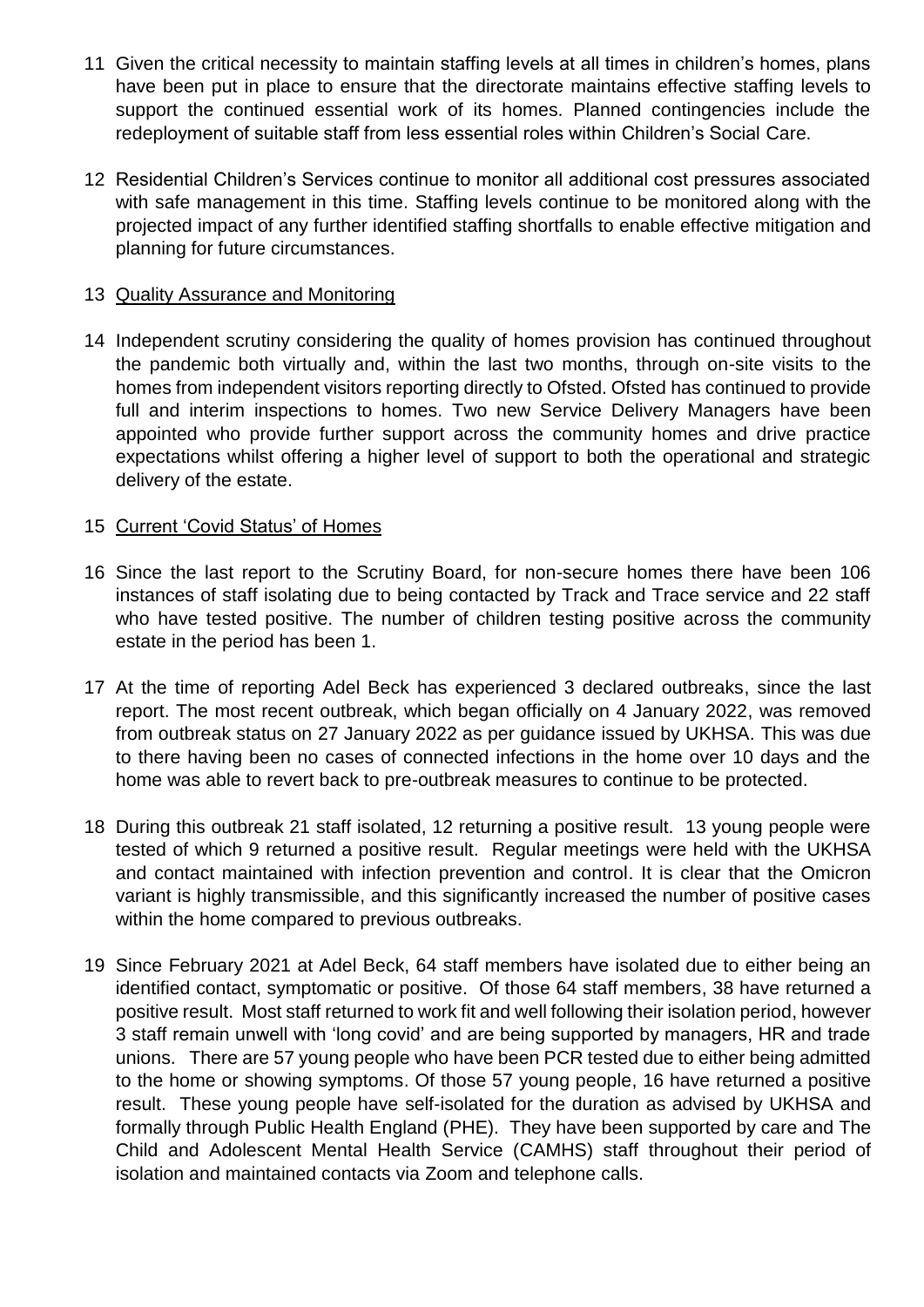- 20 Appropriate procedures have been followed including liaising with UKHSA who chaired an Incident Management meeting which declared the situation to be an outbreak in respect of current guidance and have provided clear guidance, support and oversight.
- 21 Since Tuesday 11 January 2022, no further positive test results have been recorded.
- 22 Colleagues continue to work alongside Health and Safety, Human Resources and Occupational Health to ensure that homes are effectively advised, and act on changes in guidance. Work also continues with colleagues in the trade unions to ensure that communication and reassurance is effective.

## 23 **Children's Social Care / Early Help**

- 24 All Early Help services remain fully operational. There is an increased need for support across all services in particular, mental health support and parental conflict. Most services have waiting lists from cluster to intensive family support services. To try and mitigate the impact we are offering online support such as the Triple P (parenting programme), Silvercloud (online support for parents & young people with SEMH) and drop-in sessions / conversations with children and families to offer support until a service is available.
- 25 Allocations meetings for intensive family support are seeing a greater shift to more complex cases including child protection and Public Law Outline (PLO) cases.
- 26 Early Help hubs and other services continue to work closely with all partners to support the most vulnerable children and young people. Partnerships have been strengthened during the pandemic, particularly with local third sector partners. Three Early Help practitioners and an Early Help Team Manager are now working at the front door safeguarding hub to add capacity and ensure that early help is provided at the earliest opportunity.
- 27 We work closely with Family Action who support young carers in Leeds. There is an active working group which is well represented by all agencies including health, CSWS, Adult social care and other third sector partners.
- 28 Seacroft cluster has been successful in a joint bid with LS14 trust around Early Help in child criminal exploitation and knife crime.
- 29 We continue to participate with Young Lives Leeds, sharing learning and joint working.
- 30 Staff continue to provide additional family support to the Emergency Duty Team although this is becoming increasingly challenging with reduced capacity across services due to the pandemic.
- 31 Many services have increased the digital offer and have a focus on digital inclusion. There is ongoing work with libraries to fully utilise digital approaches and explore opportunities for more joint working.
- 32 Triple P (Positive Parenting Programme), an online programme for parents, has proved to be popular and the EPEC (Empowering Parents, Empowering Communities - parenting programme) has also commenced again, face to face.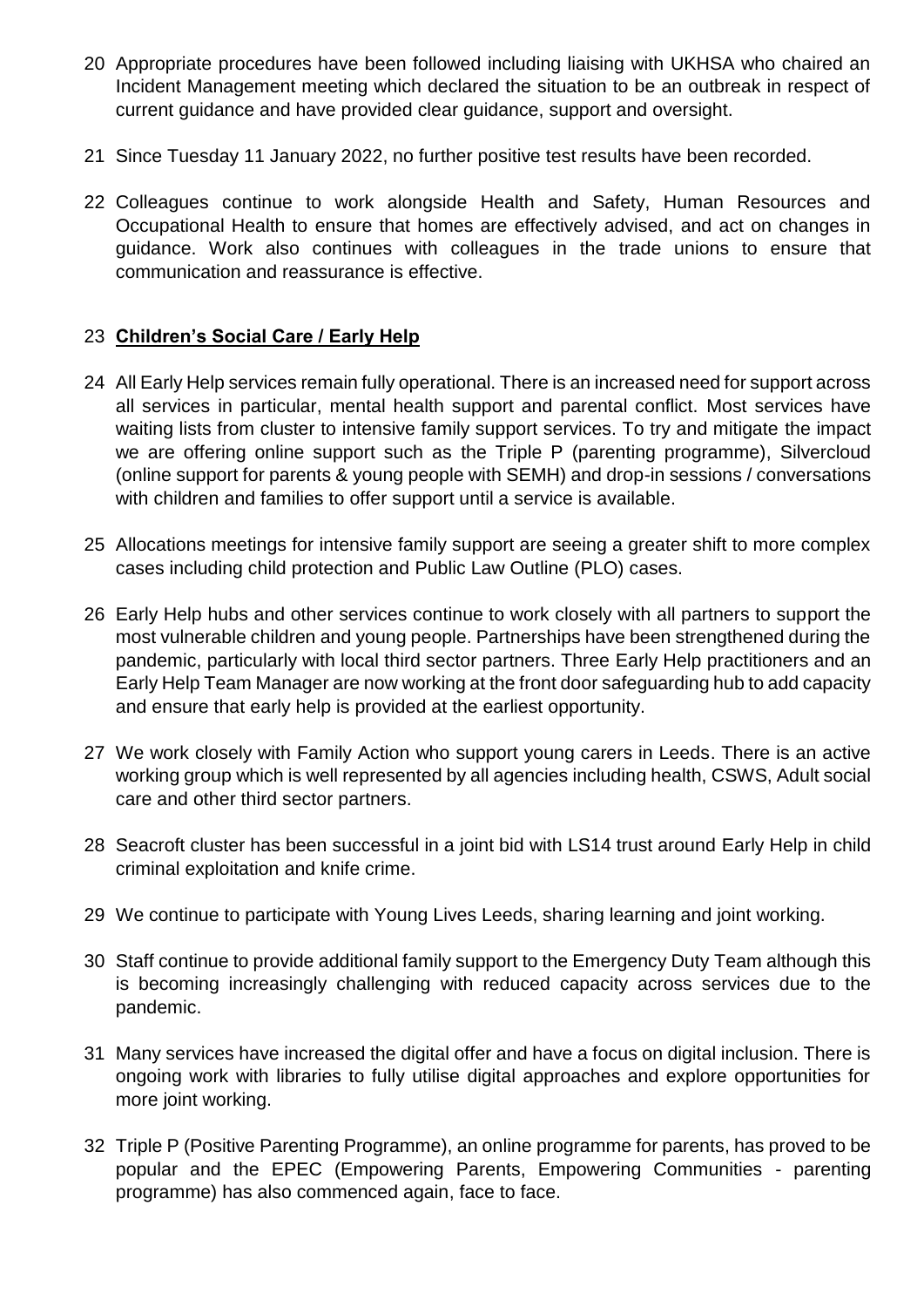- 33 In response to increased parental conflict, additional practitioners have been trained in Family Transitions (Triple P's parenting programme) to support this area of need.
- 34 The NESTA partnership has been extended to a three-year partnership (Fairer Start) and is a collaborative programme with York and Stockport local authorities. In Leeds the focus is on early and successful engagement with children and their families, improving our outcomes in speech, language and communication, implementation of PEEP (Peers Early Education Partnership) and looking at how we increase the take up of our two-year childcare offer.
- 35 Families First team have been working with Leeds Gate to support Afghan families who are staying at the hotel with simple top tips regarding parenting.
- 36 The Gypsy, Roma, Traveller Team continue to support the Gypsy Roma Traveller (GRT) community through a joined approach with Public Health England to support the vaccination programme. The team are also supporting Home Office referrals in relation to the European Union settlement scheme when they have been unable to locate children thought to be in the city; this has relieved some of the pressures on social work teams, particularly in the east of the city.
- 37 Early Help is supporting area social work teams in identifying additional support for children; this includes considering capacity of intensive family support services, the youth offer and children's centres where children are subject to a statutory plan.
- 38 We have submitted a joint partnership bid for the Family Hub Transformation Fund and to the Youth Endowment Fund.
- 39 As part of the Household Support Fund vouchers have been distributed to under 4's eligible for early years pupil premium and the two-year-old offer.
- 40 Compassionate Leeds Colleagues in Early Help are involved in developing a trauma informed city. Through integrating input and resources in health, early help, social work, and education support, a three-armed approach is being developed that includes training, consultation, and access to intervention around the recognition, prevention, and treatment of the impacts of traumatic events and adversity in children and families.

## 41 **Early Years / Childcare Provision**

- 42 There are over 1300 actively registered childcare providers in the city, the majority being private organisations or individuals who are self-employed. Most providers are open to families as normal, although the surge in cases experienced over Christmas and into the new year is impacting on staff availability and leading to some partial or temporary closures.
- 43 The majority of settings continue to report high demand for childcare, although some locations such as settings in the city centre are seeing less demand than pre-Covid due to work location of parents. There continues to be a somewhat varied experience across the sector based on the type of setting or the location and parental demand.
- 44 The local authority funds childcare providers for children aged 2, 3 or 4 years old under the Funded Early Education Entitlement funding (FEEE). Since Spring 2021, all childcare settings have been funded as normal, according to the number of children they have attending.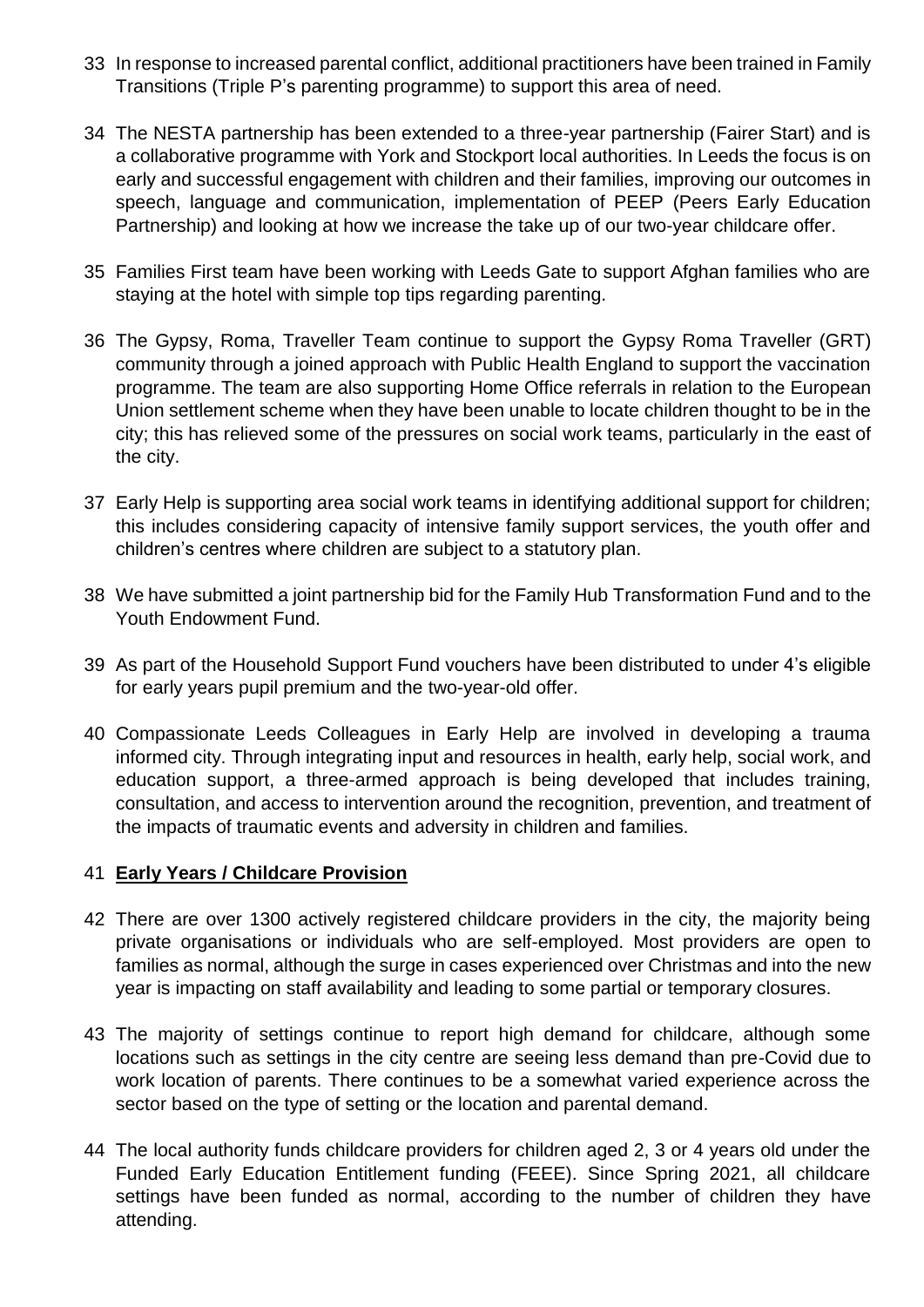- 45 Senior officers from Children & Families plus the Executive Board Member for Children and Families meet half termly (previously monthly) with all providers to offer sector specific updates and to respond to questions. Providers have repeatedly expressed the view that a national focus on schools has left them feeling overlooked and undervalued.
- 46 Early Years Learning Improvement Team and Family Information Service continue to be the contact for providers seeking advice, support, or clarification on updates to DfE guidance.
- 47 A local authority case monitoring system continues to monitor and track confirmed cases of Covid-19 to offer support and advice to settings where needed.
- 48 Staffing is a huge concern across the sector, with settings advising that they are struggling to recruit the trained staff they need, and that staff turnover is high. Children & Families are exploring ways to effectively stimulate the market to encourage people to enter into the childcare profession. In addition, as settings experience high staff turnover and sickness absence, they need ongoing support to ensure that the safeguarding implications are fully considered.
- 49 The new statutory Early Years Foundation Stage (EYFS) framework was launched in September 2021 and has resulted in a shift in focus for settings towards the learning and development requirements of the EYFS. Settings are being offered targeted support to ensure that gaps in training and development, experienced due to the pandemic, are prioritised wherever possible. The recent spike in cases has impacted this somewhat but is expected to recover as case numbers fall.
- 50 Ofsted inspections of Early Years settings restarted in September 2021. There have been concerns expressed from some providers that these have not taken into account the challenging situation that settings continue to face, particularly in relation to the current stability and capacity of staffing. From the Spring term, however, settings have been advised that they are able to defer an inspection if they feel this is necessary due to the impact of Covid. Any setting that receives an 'inadequate' or 'requires improvement' judgement will continue to be supported with their post-Ofsted improvement plan by the Early Years Improvement Team.
- 51 Lateral flow testing continues to be recommended for all early years' staff, and while there have been supply and ordering issues with the DfE facility, settings continue to advise that staff are regularly testing twice weekly.

## 52 Children's Centre Little Owls Childcare Provision

- 53 All 28 Little Owls sites have remained open and continue to offer the maximum amount of childcare they are able to, based on current staffing levels. This varies across sites and may mean in some instances that hours are reduced, and places are prioritised for critical workers and vulnerable children only. Sites have had to reduce operating hours when staff have tested positive or had to remain at home to care for their own children with Covid-19. Some staff have had to remain at home as their own childcare / school arrangements have been affected by Covid-19.
- 54 In addition, some staff have chosen not to take up the vaccination or not yet had a second vaccine, so have been required to isolate for 10 days if directed by track and trace. These absences have impacted on some centres' ability to open for all children. Where staff are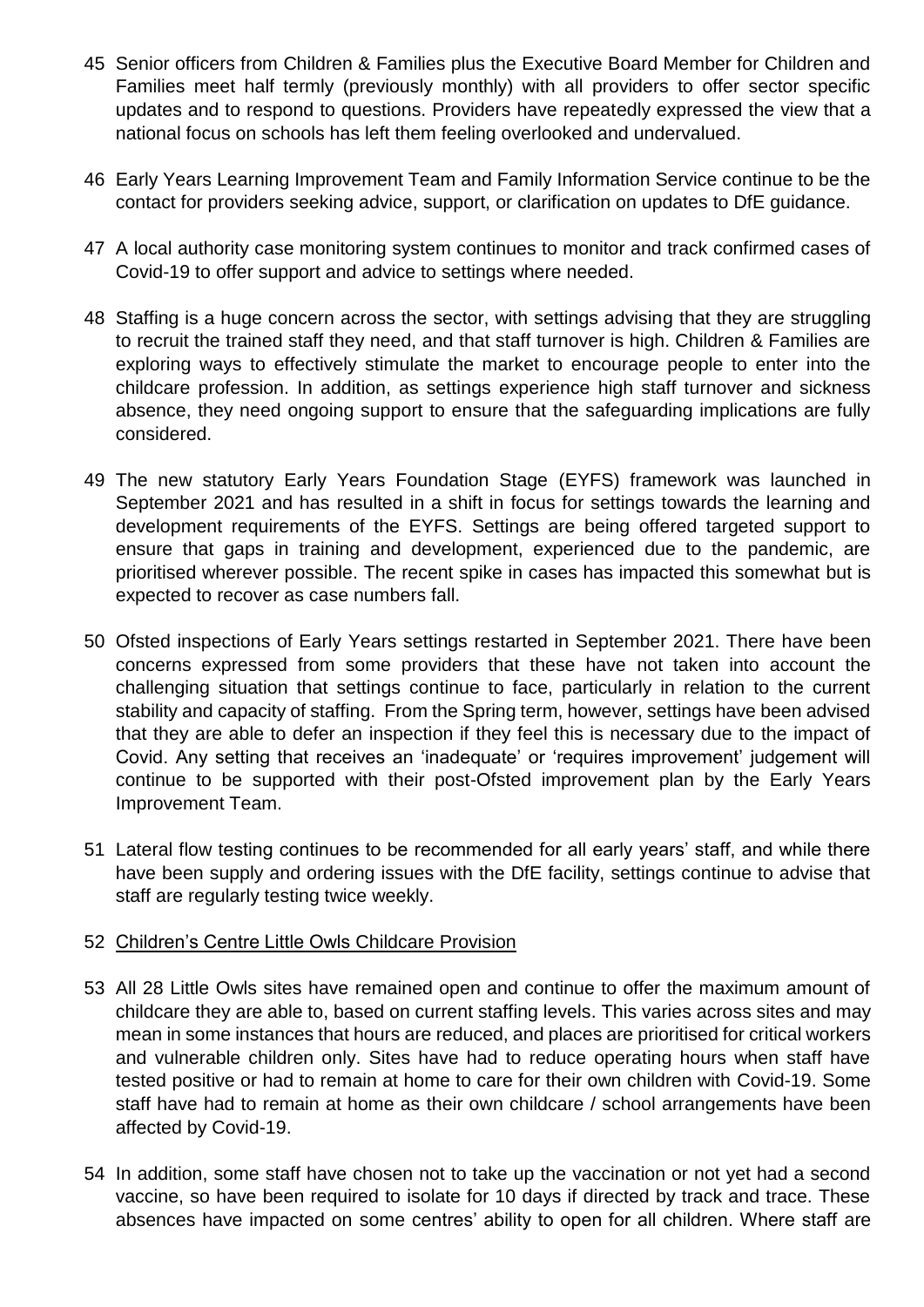taking up the vaccine, there have been some short-term absences due to vaccine side effects.

- 55 Where staff have tested positive for Covid-19 generally they are absent form work for longer than the 10-day isolation period and there has been an increased number of staff requiring longer phased returns to work as they manage ongoing fatigue; some staff have received a long covid diagnosis. Reduction in staffing has resulted in a reduction of hours for some children who are in receipt of FEEE.
- 56 Vacant posts: Staff recruitment is beginning to pick up but continues to be a pressure particularly for the Spring intake of children. The number of people being recruited is slowly increasing but this is not keeping pace with people moving to new posts and the volume of suitable candidates applying is still quite low. The service attended the recent recruitment fair in Kirkgate Market and planned to hold events in shopping centres in the new year. This was temporarily put on hold because of increasing infection rates.
- 57 Risk assessments continue to be reviewed and visits are arranged with health and safety colleagues to determine whether there are any particular factors which have contributed to the rise in positive cases in certain sites and to ensure all protective measures are adequate. Lateral flow testing is available to all staff and face coverings continue to be worn in communal areas. Other protective measures are also in place, such as limited footfall from visitors.
- 58 Parental hesitancy no longer appears to be affecting attendance levels; low occupancy tends to be due to Covid-19 absence.
- 59 Little Owls fees It has been agreed that during the pandemic and until the resumption of standard operations, any child attending a Little Owls setting who is required to self - isolate by the NHS/Government due to Covid-19 track and trace, is awaiting a test or has had a positive test will not be charged fees until they are permitted to return. We also agreed that parents would not be charged in the event that we are unable to provide a service to them. Where we are continuing to provide a service, it has been agreed that parents will be expected to pay their fees at 100% as per their terms & conditions unless there are clear reasons not to, which should be made on a case by case basis. This arrangement is still in place but it would seem timely to review this as it has had a significant impact on financial sustainability.
- 60 Ofsted have now resumed Early Years inspections and to date Inspectors have visited Little Owls Chapeltown (Judgement of Outstanding across all areas) and Little Owls Gipton (Judgement of Good across all areas). Both settings managed to retain their Ofsted rating which is a remarkable achievement given the challenges of the pandemic.

## 61 Covid Outbreak Management Funding

- 62 Funding was secured to establish a Covid-19 reporting/recording system for all Early Years settings, and this continues to be used to capture and monitor Covid cases across all Early Years settings.
- 63 Funding was also secured to undertake pro-active Covid-19 audits across all Early Years settings to ensure all protective measures were being adhered to.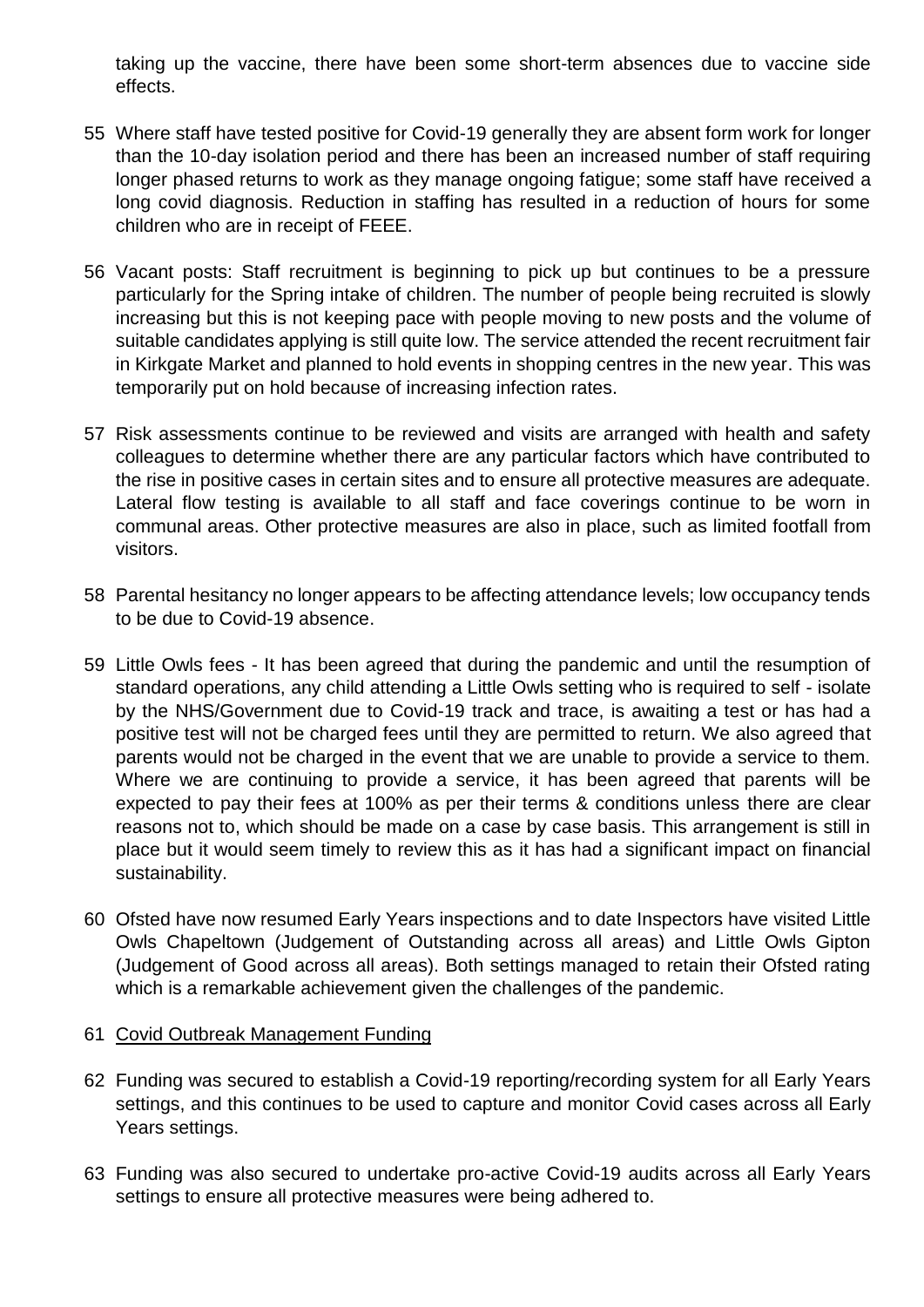## 64 Children's Centre Family Services

- 65 All Children Centre Family Services sites have been signed off as Covid-19 secure and are now open; some sites have had to reduce operating hours when staff have tested positive or had to remain at home to care for their own children with Covid. In addition, some staff have chosen not to take up the vaccination or not yet had a second vaccine, so have been required to isolate for 10 days if directed by track and trace.
- 66 There continues to be a number of vacant posts and Covid related staff sickness which means ongoing pressure across the service.
- 67 Despite this pressure Children Centre Family Services teams are undertaking home-visits, children's centre sites are continuing to offer space for family time and partner agencies have now returned to deliver a range of services such as Baby Hubs, midwifery clinics, food clubs and groups for adoptive families.
- 68 Families have welcomed the delivery of more face-to-face services such as baby groups and Stay and Play sessions; Covid risk assessments have reduced capacity in some buildings so some services have to be pre-booked with smaller numbers. The Baby Steps team and the Family Support and Parenting team are delivering both virtual and face to face parenting programmes. Virtual PBB (Preparation for Birth and Beyond) is being delivered by Children's Centre Family Outreach Workers and 0-19 Family Health Practitioners. Face to face delivery has been placed on hold as 0-19 PHINS (Public Health Integrated Nursing Service) colleagues are being asked to support Leeds Community Healthcare services. HENRY (Health, Exercise & Nutrition for the Really Young) which is co-delivered by Children's Centre Family Outreach Workers and 0-19 Family Health Practitioners, is being offered both virtually and face to face.
- 69 Further funding was secured to obtain £15 Asda vouchers which have been distributed to vulnerable children aged under 2 years. A further batch of vouchers has just been secured and will be delivered during the coming weeks.
- 70 The service secured funding to purchase digital devices; an iPad loan scheme has been developed alongside library services to enable digitally excluded parents to engage in online courses, such as Baby-Steps, Incredible Babies, Incredible Toddlers, Understanding your Baby, HENRY and Starting Solids. Additional baby-massage training and streaming equipment has meant that baby-massage has been offered virtually. In addition, smart phones have been purchased for Family Outreach Workers so they can access translation and other apps whilst out in the community. Covid-19 safety messages have been delivered as part of the virtual engagement with families.
- 71 The 'Peeple' training has been completed and a meeting was held last week. Each children's centre group who took part have been allocated £1,000 for resources. The groups will be facilitated from January 2022. A new parenting group has been set up called Peep. The programme aims to support parents to improve their children's development by making the most of everyday learning opportunities through listening, talking, playing, singing, and sharing books together.
- 72 A priority this year is to reignite the plans for the co-location of 0-19 Public Health Integrated Nursing and Midwifery Services into children's centres to further enhance the integrated working with family services teams.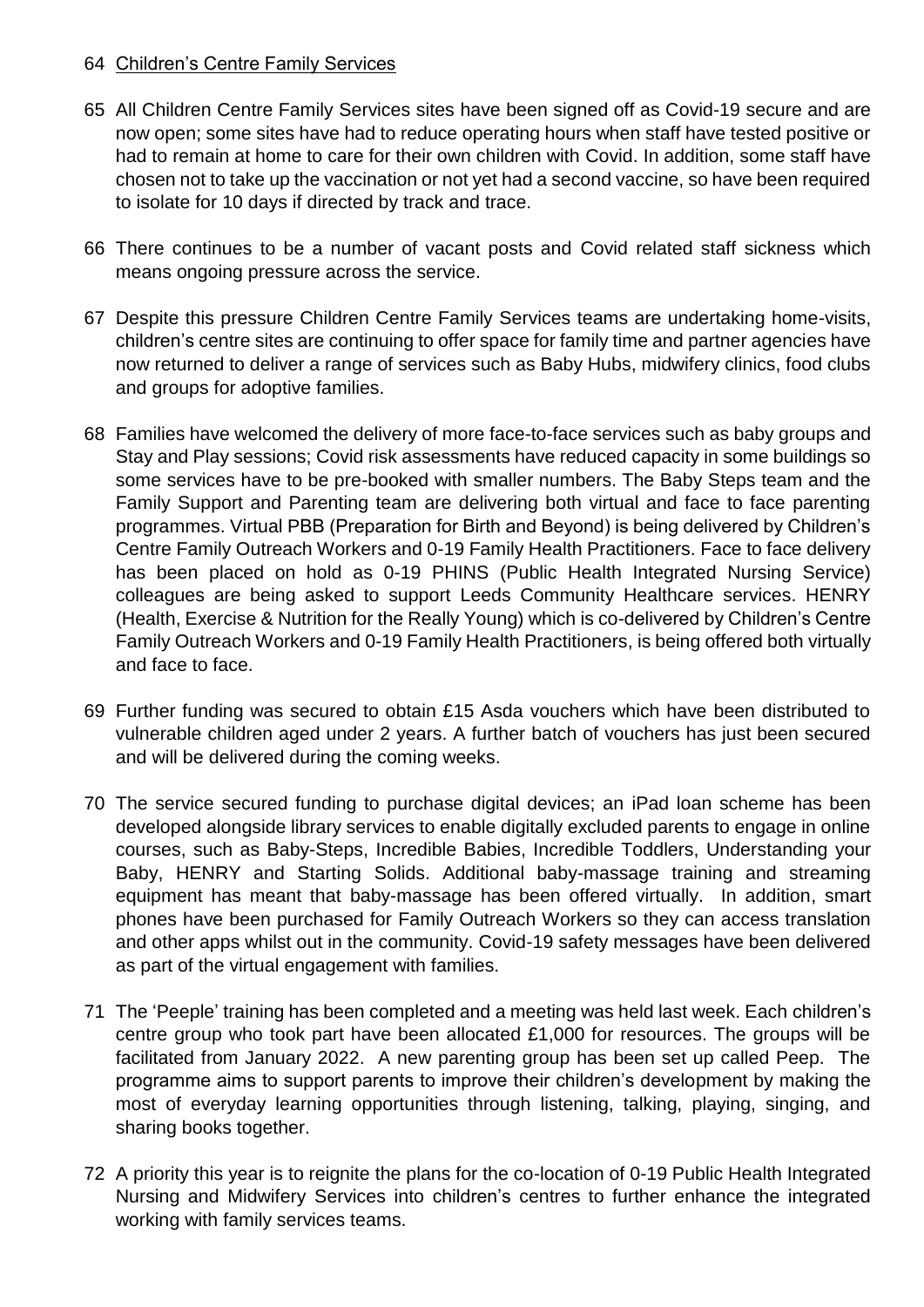## 73 Communication

- 74 During such unprecedented times when many of our teams are working more remotely, it is more important than ever to ensure the workforce feels connected. Service update meetings continue to be held on a fortnightly basis with trade union colleagues, regular forums are taking place virtually for managers as well as front line staff and weekly bulletins are being circulated across the entire workforce sharing key messages, updates and information on health and wellbeing.
- 75 To support the wellbeing of our workforce, a health and wellbeing action plan has been developed for our service area outlining the wellbeing offer available to all staff; this is in recognition of the impact that the pandemic has had and continues to have on the mental health and wellbeing of everyone and reflects feedback from the staff surveys.

## 76 **Schools**

- 77 How is the current Omicron variant impacting on schools?
- 78 An increasing number of schools in Leeds are reporting high rates of staff absence due to the Omicron variant. Although this has not yet resulted in any school closures at the time of writing, schools are increasingly utilising mitigation measures outlined in their outbreak management plan to manage the situation. Staff absence will undoubtedly disrupt the continuity of learning despite leaders' best efforts, and further draw on their time as they seek to make arrangements to cover absence.
- 79 Face coverings are no longer recommended to be worn in classrooms and teaching spaces for staff and pupils in year 7 and above. In addition, since 27<sup>th</sup> January, face coverings are no longer recommended for use in communal areas for staff and pupils in year 7 and above. Many school leaders have significant concerns about the high numbers of pupils and staff currently testing positive for Covid. Headteachers have the final say in whether they consider young people and staff should continue to wear face coverings and this is a decision which is being taken through schools considering their individual context and the number of cases they are experiencing. The use of face masks in individual settings will continue to be one of the measures that can be taken to reduce transmission in the case of significant outbreaks as per a setting's outbreak management plan. Staff and pupils can continue to wear appropriate face coverings as a personal choice and they are still being worn where it has been identified in an employee or pupil risk assessment as a necessary control measure for that individual.
- 80 The DfE have advised school leaders that if operational challenges caused by workforce shortages make delivery of face-to-face teaching impossible, they should consider ways to implement a flexible approach to learning. Flexible delivery involves using all the school's available teaching and non-teaching workforce to maximise on-site education for as many pupils as possible while others receive remote education. This should only be on a shortterm basis and schools should return to full-time in-person attendance for all pupils as soon as practicable.
- 81 The local authority has advised leaders to contact the Learning Improvement Team or the Health and Safety Team to discuss their situation if they believe a full or partial school closure may be necessary.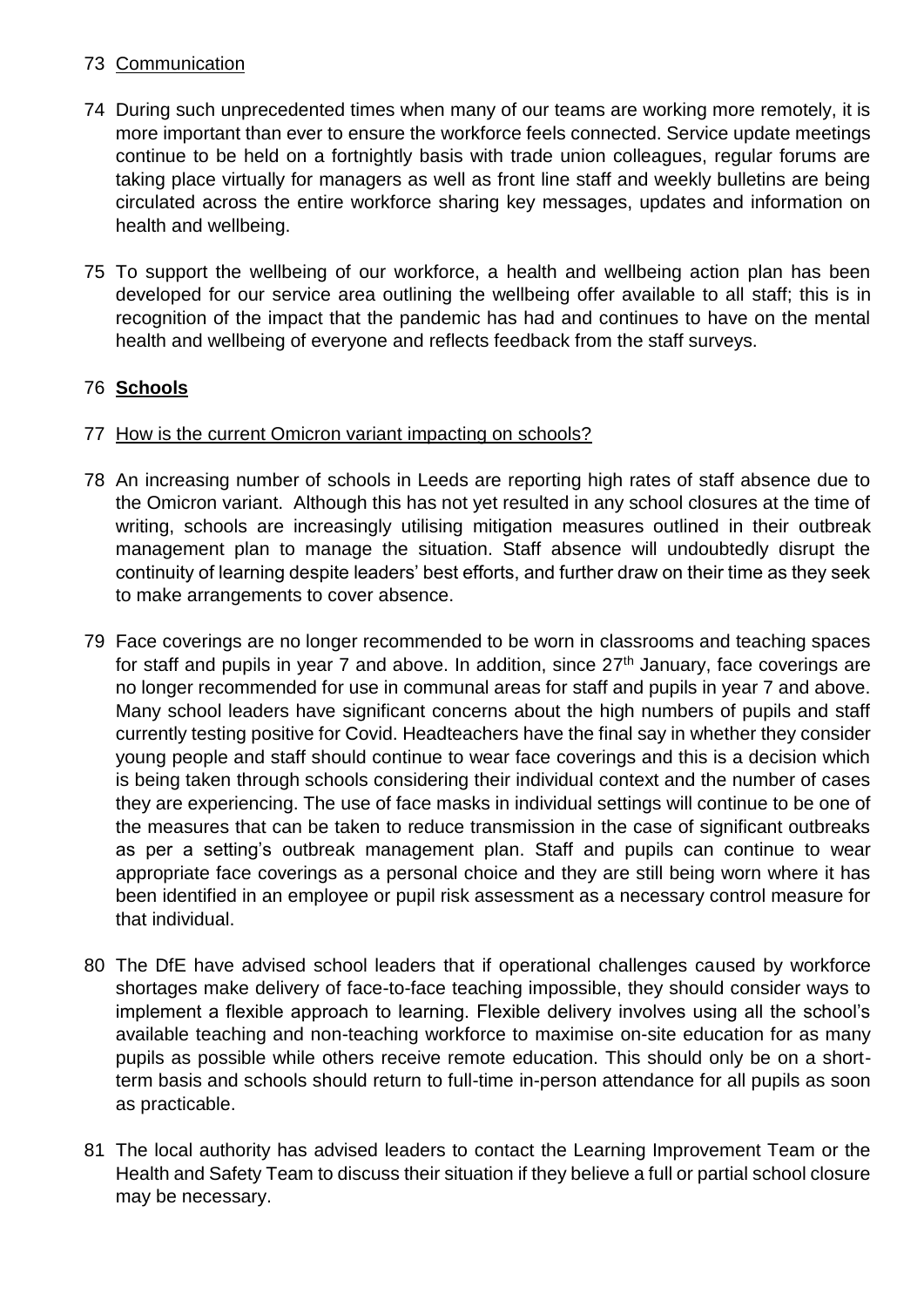- 82 On Tuesday 4th January, the Prime Minister announced that 100,000 key workers would be expected to take a lateral flow test every day. Clarification was sought from the DfE about whether this was to include teachers and support staff in school, and they informed that it would not. The advice remains that leaders should encourage staff to test twice a week. Schools are also advised to encourage pupils to test regularly. In secondary schools, all pupils who consented took an on-site LFD test prior to returning to full time lessons.
- 83 Considering the new guidelines, the Leeds City Council Health and Safety Team revised the risk assessment document provided to schools and schools reviewed and revised their outbreak management plans.

## 84 Vaccination

- 85 Last term the Leeds Vaccination Programme Team visited every secondary setting in Leeds to administer vaccines to consenting 12–15-year-olds. This process was comparatively smooth. The local authority organised a Q&A session prior to the start of the programme which was a useful opportunity for leaders to voice any concerns they had about the administration of the programme.
- 86 Whilst the logistics of the programme were smooth, a number of headteachers had to deal with some potentially difficult situations. The local authority provided legal advice for some who received threatening letters. In addition, officers made contact with the Police to ensure there was a low-key presence outside the school gates where protests had been planned.
- 87 At the time of writing, 17,481 (47%) of eligible young people in Leeds aged 12-15 years have received a first dose, which is in line with the rest of the country. Over 11,000 of these (63% of the total so far) were delivered in schools.
- 88 In January 2022, the government announced that 12–15-year-olds were to be offered a second dose of the Covid-19 Pfizer vaccine. There is an expectation that second doses will be primarily delivered in schools. The vaccination team is once again contacting leaders to arrange on-site sessions this term. In addition to providing second doses, any outstanding first doses required will be administered at these sessions.
- 89 Contingency Arrangements for Exams in 2022
- 90 The government has given school leaders advanced notice of what contingency arrangements would look like should GCSE and A-levels be unable to go ahead in summer 2022.
- 91 It confirmed that if exams are cancelled, a teacher assessed grade (TAG) would be used. The guidance outlined certain protocols which schools should adhere to whilst gathering evidence to be used in determining TAGs. The protocols aim to ensure that there is increased rigour and standardisation in the evidence used by all settings when compared to the two previous years when exams were cancelled.
- 92 Teachers should assess pupils in exam-like conditions on content that they have been taught. This means that pupils would not know the questions beforehand, they would work independently, and the assessments would be timed and supervised.
- 93 The assessments could take place in a classroom. Pupils would not have access to books or revision notes unless they would have access to such resources in the summer exams, for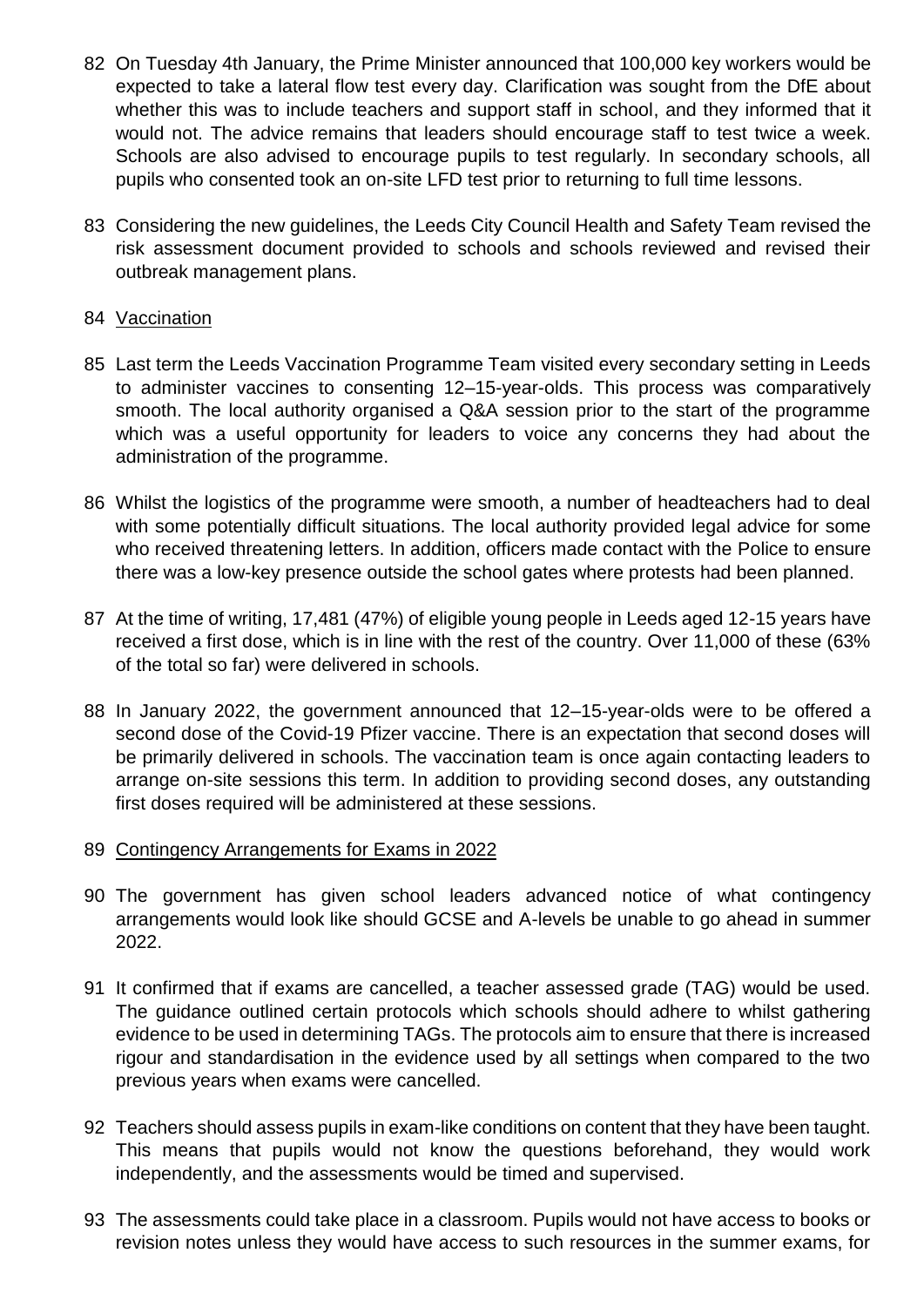example, formulae sheets in physics. A centre should either assess all of its pupils who are taking a particular qualification using the same material at the same time or using different materials at different times. Assessments should be similar to the exam papers pupils would take in the summer. These could be part or full exam papers. They should be marked in line with the exam board approach.

94 Teachers have been advised to gather evidence throughout the year in the eventuality of TAGs becoming a necessity. A number of schools, therefore, are having exam style assessments once per term. However, schools have been warned against over-assessing pupils. Pupils must be told before they take each assessment that their performance in it will be used as part of the evidence to determine a TAG if exams are cancelled. Pupils should be told which parts of the subject content will be covered by the assessment, but they should not be told the questions in advance or be able to predict the questions from information given to them. Pupils should not be given the opportunity to repeat an assessment which would then count towards their TAG.

## 95 The Recovery Curriculum and Learning Improvement Support

- 96 We have previously shared our approach with scrutiny board in supporting schools in their work with pupils who have missed large amounts of learning due to the disruption caused by the pandemic. This primarily focusses on three main areas.
- 97 The first key aspect to recovery is an unremitting focus on reading. That means making sure that all pupils are proficient in decoding words and that they then develop into fluent readers so that reading is not a barrier to learning, but rather the gateway to learning.
- 98 As a result, all primary schools in Leeds have been offered a 'deep dive' in reading. Currently, there are 84 deep dives in reading booked. Secondary schools are being offered a package of reading inference training which they can use as a focussed and time-limited intervention to support pupils with gaps in their reading comprehension. This intervention can be particularly beneficial for cohorts with English as an additional language (EAL), especially those new to English. The SENIT team are also making available training on how to support pupils who have special needs in their reading. Reading is also the first priority of The Refreshed 3As Plan and was identified as a priority area by education leaders in the city during the 'Big Conversations' in Summer 2021.
- 99 The second area is to support leaders to design and deliver a strong curriculum where there is an emphasis on the key concepts that aid progression.
- 100 Primary schools can opt for a curriculum review instead of a reading deep dive and 32 primary schools have so far chosen to do this. We have also made curriculum the subject of a citywide conference for primary teachers on 1st March 2022. There will be input from local, regional, and national colleagues on curriculum design with a particular focus on foundation subjects.
- 101 All local authority maintained secondary schools in Leeds have four days of adviser support, of which two days need to be used for curriculum reviews. The Leading Learning Partnership (LLP), our traded offer which most schools in Leeds buy into, has, for the last year, and will for the coming year, focus on ensuring all pupils receive an exceptional curriculum through high quality teaching and learning.
- 102 The final key aspect of our recovery approach is developing expert assessment in the classroom so that teachers understand what pupils know, what they know securely and what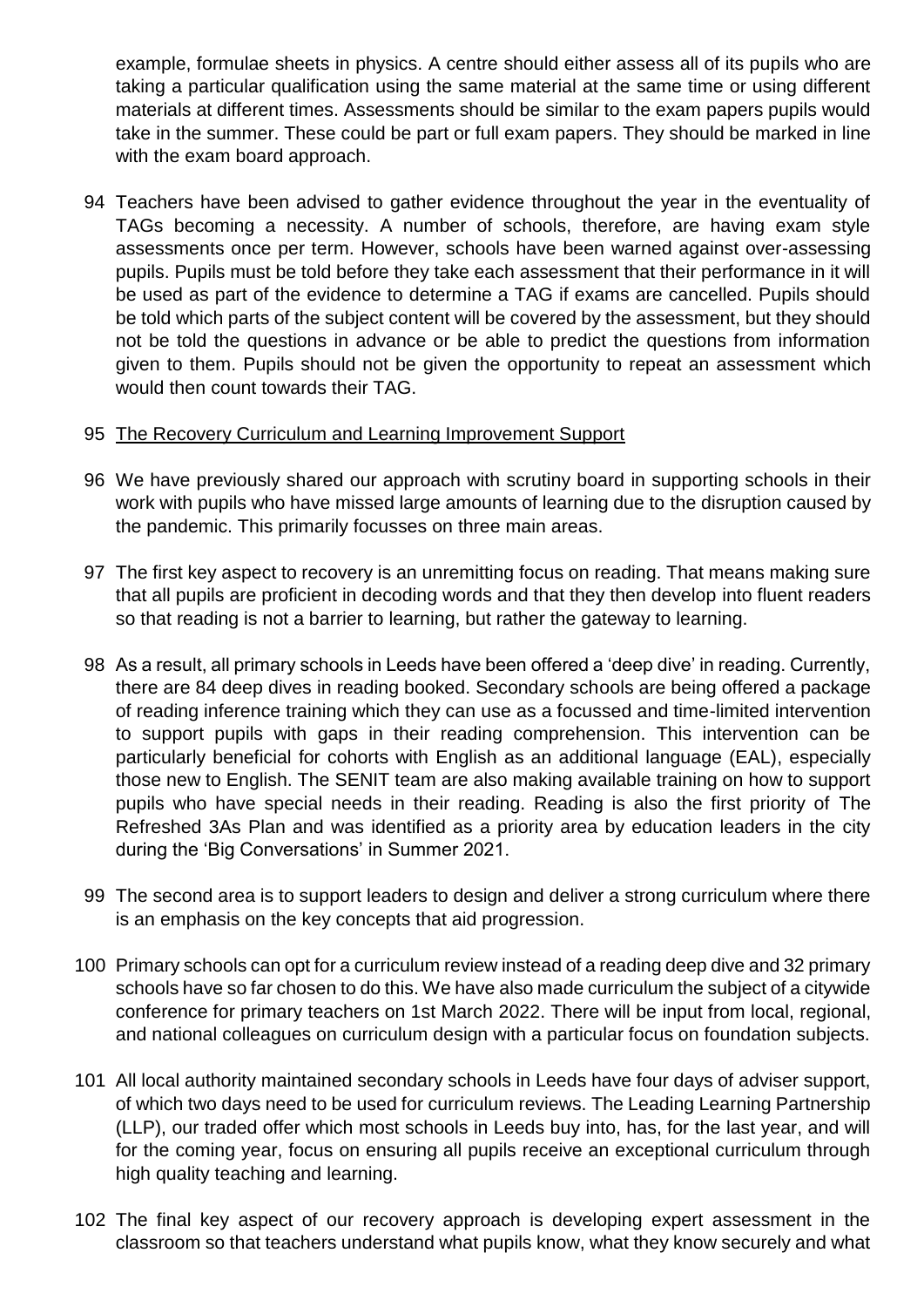misconceptions they have. There are many pupils who have gaps in learning, or whose knowledge is insecure due to Covid disruption. Teachers need to identify what these gaps or areas requiring reinforcement are. We have organised a conference for secondary practitioners, also on 1st March, which will focus on how teachers systematically check for understanding and respond appropriately.

## 103 On-going support

104 Since late March 2020, we have supported schools on Covid related matters through a single point of contact service (DCS Alert), regular director bulletins and meetings with school leaders. We have also worked closely with a range of internal local authority teams and external partners in prioritising the response and support provided to schools. These support arrangements remain in place.

## 105 Learning Inclusion

- 106 In December 2021, Leeds City Council was responsible for maintaining 5023 Education Health and Care Plans (EHCP), more than double the number in 2016 when there were 2287 EHCPs. This represents over a 105% increase.
- 107 Demand on the service continues to be high and between  $1<sup>st</sup>$  January 2021 and  $13<sup>th</sup>$ December 2021 there were 1012 initial requests for EHCPs, many of which may not convert into an EHCP but will need to be considered, processed and advice to parents and schools given regarding a graduated approach to meeting needs within the SEND code of practice.
- 108 The Special Educational Needs Statutory Assessment Provision (SENSAP) service structure comprises of 35 full time equivalents (FTE) with a range of duties including statutory assessment, reviews, quality monitoring and funding for inclusion casework. Individual caseload is approximately at 300 per FTE caseworker. In addition, the capacity of the team is significantly reduced with long-term sickness absences, Covid related absences and vacancies. This picture of rising demands for EHCPs and reduced capacity is being seen across the country and is not unique to Leeds. Ofsted inspections in local authorities and feedback from national forums suggests a caseload of 200 is manageable dependent on the complexity of the individual cases held. We have developed a "100 day" plan to address these issues which has three key priorities–to improve communication to families and partners to support our values; to prioritise statutory deadlines and core work of the team; to improve professional and individual wellbeing that addresses workloads, responsibilities and capacity. As part of priority three we have commissioned MENCAP as an EHCP writing contractor and are recruiting temporary locums to the team while further recruitment takes place. We have also been successful in an invest to save bid to reduce the need to request an EHCP as well as adding further capacity to the team.
- 109 Staffing capacity in Learning Inclusion is reduced due to long term illness. Risk assessments have all been completed and staff are continuing to offer services to schools, face to face, and remotely as appropriate.
- 110 Work is being undertaken to rebalance the system in relation to this work to ensure the provision of high quality, early intervention and prevention that gets the right support to children with special educational needs and their families at the right time and so negating the need for parents and carers to feel that they have to have an EHC Plan in order for their child's needs to be met.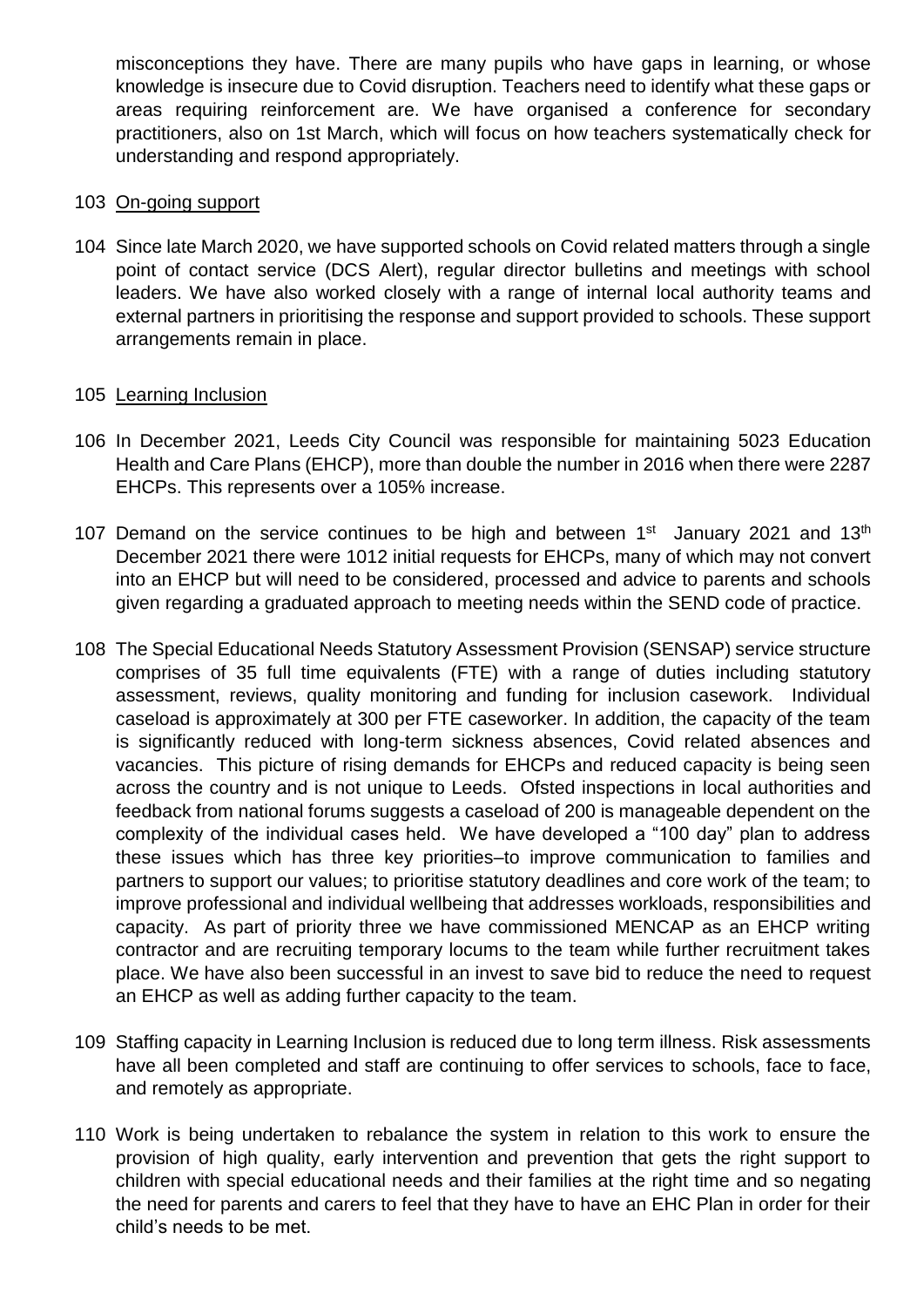- 111 The number of plans has continued to rise each year and steadied in 2021 to 8.1 per cent on the previous year, equivalent to an additional 350 EHCPs.
- 112 Overall, the current number of EHCPs maintained by Leeds City Council is projected to be in the region of 6,400 to 6,750 by 2026, a circa 8 per cent annual increase based on a threeyear trend which includes Covid period when schools were not fully open. It is anticipated that the full impact of Covid has yet to be realised and at the present time there is an upward trend on these figures.
- 113 Leeds performance in issuing new EHCPs within 20 weeks is above all comparator averages from 2013 - 2020. However, at the present time there has been a marked decrease in the proportion issued within 20 weeks statutory deadline from 96.1 per cent in 2019. Internal data from January to October 2021 shows the proportion of new EHCPs issued within 20 weeks currently stands at 87 per cent. This still places Leeds as 26th best out of 151 LAs. There is likely to be a further temporary decrease prior to the end of the year as this indicator has been decreasing since the start of the 2021/22 academic year with pressures resulting from Covid, staffing capacity and increased demand. This picture is being seen across the country at the present time with national average completion times within the 20-week timeframe at 55.6%. However, we are confident that the 100-day plan as described in paragraph 105 addresses these issues and the completion of new requests for EHCPs will return to the extremely high performance levels we have maintained in Leeds.
- 114 Staffing capacity in Learning Inclusion is reduced due to long term illness, Covid and vacant posts not yet recruited to so there are waiting lists for support / intervention. Risk assessments have all been completed and staff are continuing to offer services to schools, face to face, and remotely as appropriate.
- 115 At the time of writing, there are currently 828 electively home educated (EHE) children and young people across the city.
- 116 There have been 160 new notifications to date from September 2021.
	- Key stage 3 has the most (65) and key stage 4 (39).
	- There has been less this term in key stage 1/2 (56).
	- Key stage 3 is higher than last year.
- 117 Attendance Special school provision are reporting high levels of staff absence and difficulty in recruitment of agency staff. Attendance within the specialist schools is around 75-80% which presents a similar picture to Area Inclusion Partnership provision across the city.
- 118 Exclusions
- 119 To date, in this academic year 2021/22, there have been eight permanent exclusions from schools, reported to the local authority. Of these, seven have been secondary level and one at primary. At present, four have been rescinded following discussions with lead officers, Social, Emotional, and Mental Health (SEMH) Panel and Area Inclusion Partnership (AIP) colleagues and two have been confirmed through the process at the relevant governors meeting. There are two cases that are currently pending governors' decision. This is a higher level than we had seen pre-Covid, when three to four permanent exclusions were the norm. Analysis of the exclusions shows that they are predominantly from one area of the city and focussed work is being undertaken in partnership with the AIP to address this and find alternative solutions to exclusions through the targeted work of the SEMH panel.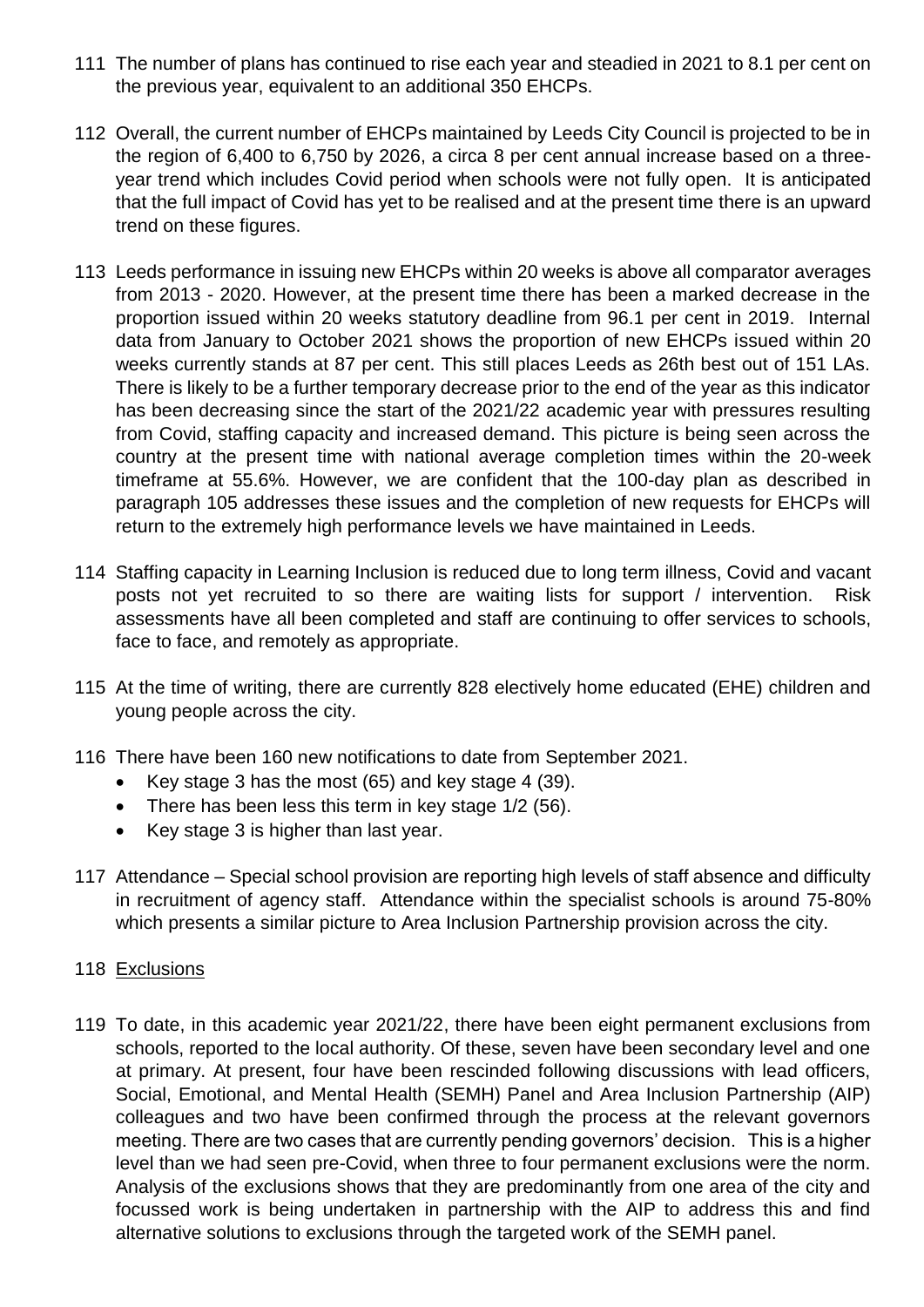- 120 The local authority representative has attended all governors' meetings to date. There have been no independent reviews requested by parents.
- 121 All governors are being offered a free virtual training session on exclusions. Content of the session includes considerations around inclusion, exploring behaviour as presentation of potential unmet need and an outline of support available to schools as well as the legal processes and expectations if fixed term or permanent exclusions are notified by the headteacher. The dates for these sessions are for primary governors on 31st January 2022 and 2nd February 2022, and for secondary governors on 7th February 2022. The sessions will be recorded for future reference.

## 122 School Admissions

- 123 Throughout the pandemic, schools have continued to consider all requests for in-year admission, responding to applications as quickly as possible and within new statutory timescales of 15 school days, since September 2021. The annual cycle process which allocates places to start in September operated as normal in 2020 and 2021 and is on track to allocate places in the usual way for September 2022, with Year 7 places allocated on 1st March and Reception places allocated on 19th April 2022.
- 124 In April 2020, amendments to the School Admissions Appeal Arrangements Regulations were issued. This removed the requirement for appeals to be heard in person where Covid restrictions prevent this from being reasonably practicable. These regulations have now been extended until September 2022. Leeds City Council introduced 'remote access' appeals via video calls in May 2020, and over 2000 school admission appeals have been heard in this way to date. Since May 2021, appellants have been offered the option of having their appeal heard in person or remotely via a Microsoft Teams call – less than 10 appellants have asked for the appeal to be held in person. Parental attendance at appeal hearings has improved through the virtual access process. While restrictions remain in place which prevent appeal panels from safely meeting in person, remote access appeals will continue to be heard until the regulations change, or in-person hearings are more practical.

## **What consultation and engagement has taken place?**

125 Consultation and engagement with a wide range of stakeholders from across the city has been critical to the success of implementing necessary alterations to working practices, the successful transmission and uptake of rapidly changing guidance and ensuring that Children and Families has been able to continue to deliver high quality services in conjunction with its partners. This engagement has included but has not been limited to schools and education settings, children and families, health, police, trade unions, private, third sector and community groups.

## **What are the resource implications?**

126 Given the significance of the financial implications of Covid-19, arrangements are in place for the Council's Executive Board to receive separate and more detailed reports on this matter. The Council's Strategy and Resources Scrutiny Board maintains oversight of the financial management strategy in accordance with its remit.

## **What are the legal implications?**

127 This report has no specific legal implications.